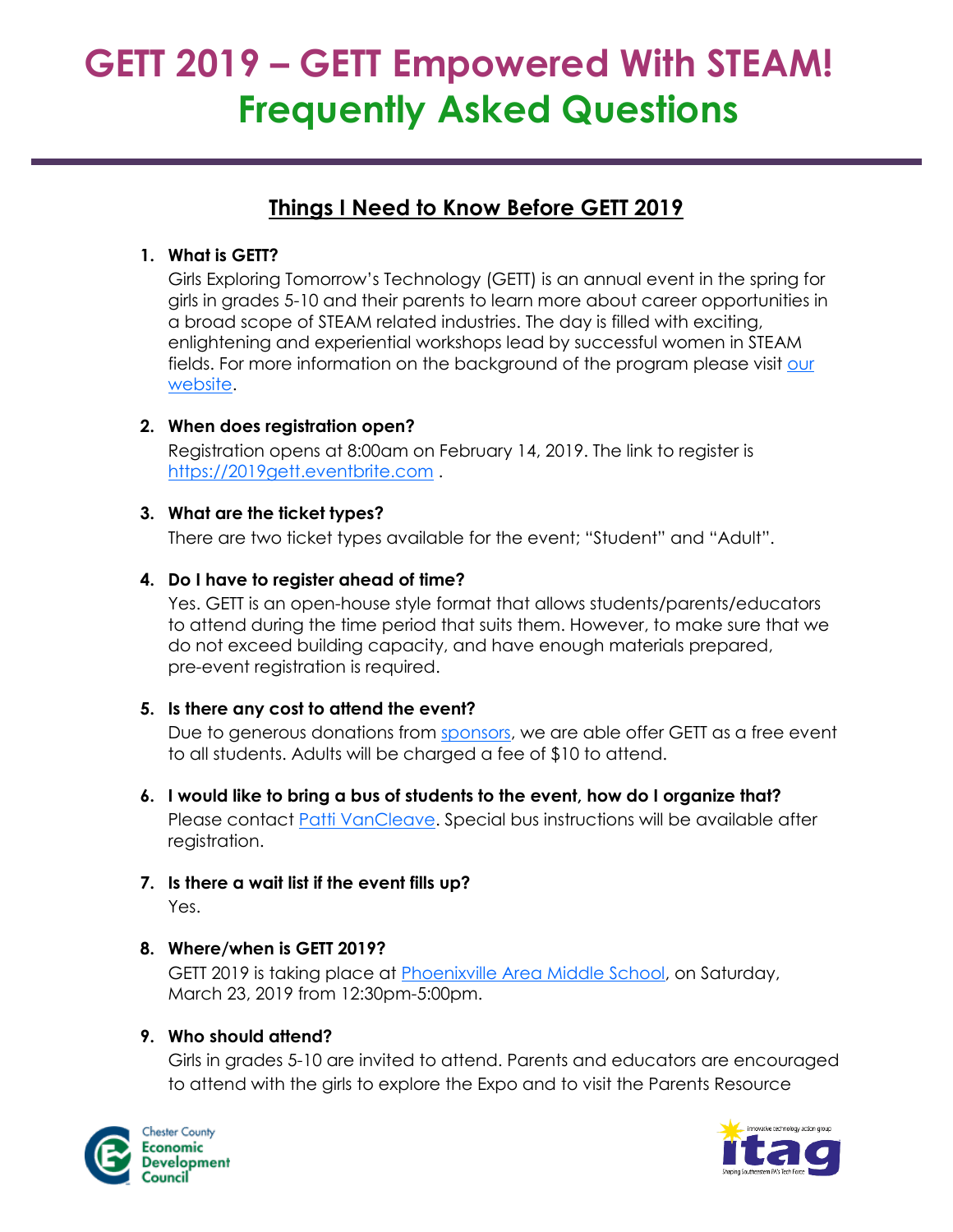Center – lots of information about education and STEAM career pathways for the girls – don't miss it!

#### **10. Who should not attend?**

Since the goal of this event is to get girls interested in STEAM careers, we ask that families refrain from bringing any younger siblings unless that younger sibling is a girl in grade 5-10.

#### **11. Do I need to bring my ticket?**

Upon registering online, you will receive an electronic copy of a ticket sent to your email. Please either print and bring the ticket with you, or be prepared to show the ticket on your mobile phone at the registration table the day of GETT. **Presenting your ticket when you arrive will expedite the check-in process.**

# **What Can I Expect at GETT 2019?**

#### **1. What's new this year?**

This year we have added the "A" for Art in STEAM! GETT 2019 will include even more Expo table activities and experiences, as well as a fantastic Parents Resource Center. Make sure you check out the super cool STEAM themed t-shirts available for sale at GETT 2019!

#### **2. What time should I arrive?**

Attendees should plan to arrive between 12:00pm-12:15pm. The program, including the keynote presentation, will begin at 12:30pm in the Auditorium.

#### **3. Where should I park/drop off my daughter?**

Parking is available on the school campus. If you are dropping off your daughter(s) or students, please drop off at the Main Entrance of the Middle School.

#### **4. Can parents drop off their daughter(s) or do they have to stay as well?**

Parents can drop off their daughters, however, as the waiver on the event registration states: Participation in the Girls Exploring Tomorrow's Technology (GETT) Event is at your own risk. Organizers, speakers, exhibitors, and volunteers cannot be held liable for any loss, damage, injury or other liability resulting in your own student's participation in the GETT Event at Phoenixville Area Middle School on March 23, 2019. Please take into consideration the age/maturity of your daughter before dropping her off as our event volunteers are not responsible for the supervision of the girls at this event.

#### **5. What should I expect when I arrive?**

Check-in at the registration tables through the "MAIN Entrance". Proceed to the Auditorium for the start of the program. Attendees will experience the Expo following the Keynote presentation.